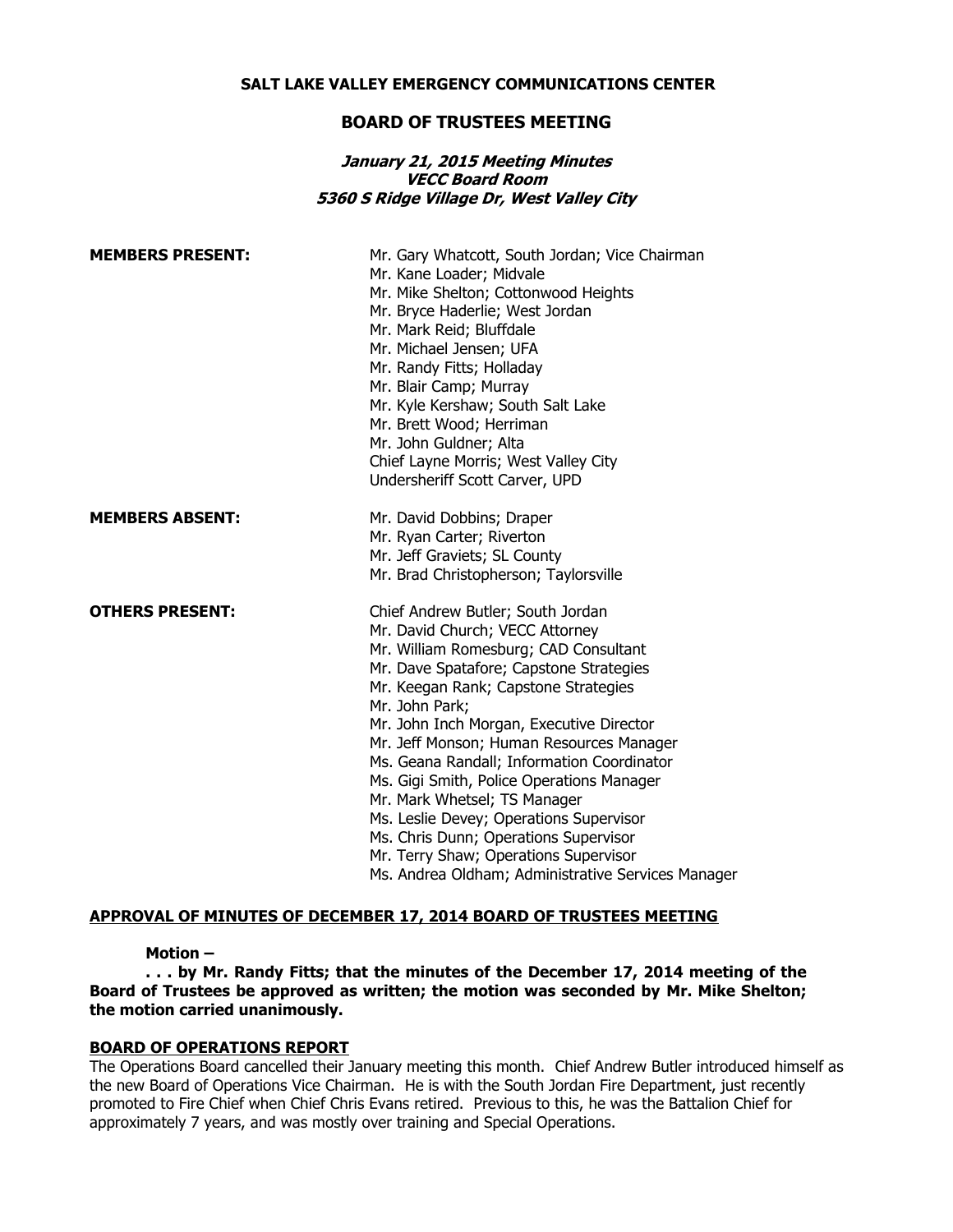### **EXECUTIVE DIRECTORS REPORT**

### **Public Safety Software and Systems Consultant Update**

John Inch Morgan introduced William Romesburg, the CAD Consultant, to the Board of Trustees. He works with Cit Com. To recap, HB155 provided the opportunity for VECC and Salt Lake City 911 to enter into an Interlocal agreement to appoint 8 individuals to represent both PSAP's. Those individuals put together an RFP, which was put out and 6 firms respond. Out of those 6, Cit Com was the unanimous choice. HB155 also provided a restricted CAD fund, only to be used for the interoperation of CAD systems throughout the state. Scott Freitag with SLC911 and John wrote a grant application to the State 911 Committee and to the UCA Board to fund the cost of the consultant. The UCA restricted fund fully-funded this. This fund takes \$0.06 on every phone bill and puts it into the restricted fund. It will generate about \$2.4 million dollars per year. VECC has also received another grant from this fund for CAD to CAD interoperability throughout the state. William began working 2 weeks ago and they held a stakeholders meeting to discuss what the plan would be. The first 2 weeks, William held one-on-one interviews with the stakeholders. These meetings have been really good and candid so far. John encouraged anyone who hasn't met with Williams yet to do so. The report will not be for just a one-time purchase, but it will be utilized over the next several years in planning for where VECC wants to be with public safety software acquisitions. John has been reporting to the COG every month, walking them through this process, beginning with legislation and securing income and revenue. At the last meeting, John introduced William to the group. Many of the participants in the COG were still wondering what was happening with the process and when they would get to vote on a CAD. William informed them that his job was to identify the alternatives, with this being a feasibility study, and he would be presenting them. At that point, the Consultant Selection Committee will make a determination. That determination will be brought back to the respective Boards, who will vote on which way to go. Kane Loader mentioned that many of the Mayors have forgotten the roles and authorities of the Board. The Trustees Board has the authority to make these kinds of decisions, and each Mayor has had the chance to sit on the Board. Kane feels it's very important to keep their elected officials informed and up to speed on the process. John committed to attend each City Council meeting and report on where the process is, if the members would like.

William Romesburg reported that the first step of the process is for him to go out and hold introductory meetings and get initial input and feedback on what they currently have. Everyone has an opinion about their current vendor and usually it has been negative. He is asking them what is currently working and what's not working in their environment. On the technical side he is trying to understand how their systems are structured and to know what technology is behind the scenes and if it needs to be changed if they were to make a shift. This information is brought back to his team, which meets each week, to see where they are at and make recommendations and also start the feasibility study report. The concept from everyone that William has spoken with has been they want to keep their current vendor or they want another city's vendor. The actual costs needs to be determined because most of the cities thought it would be a fairly easy process and that if they had to transition from one product to another, it would be possible. They feel that if they have to make a change, it won't cost much since other cities are using it and adding a new one won't be too costly. This is not true, especially in the back end for the hardware infrastructure to support it, along with training and management. Part of the feasibility study report is looking at what the dollar amounts will be, what the impact would be to each agency, what will be the functional benefits from a business standpoint, and looking at any technology barriers that might have to be overcome in order to make this work. Last week, the RFP was discussed because they didn't think that just a report alone would be enough to sway people to get them to feel invested. He feels that the RFP process can begin immediately. The vendors will sharpen their pencils and give much better offers and the consultants' job is to benchmark pricing. John mentioned that one thing to understand is that they are not just looking at software costs, but also the infrastructure to be dealt with. William said that the cities today using Spillman and Versaterm have different set ups, which are not the same. No matter what happens, if there is a change made in terms of what cities are using today, they will have to change some components behind the scenes in order to make it compatible with the other product. Interfaces are also important, such as the CAD2CAD and will need to be modified. John doesn't want to just look at the CAD product itself but also the plug-in's and the menu list of associated products to be dealt with. The Operations Board has been talking about sharing records and whether agencies should move to the same RMS product. There are many different opinions about this as Chiefs' have more ownership of this than anything else, but John is hearing that they all agree that agencies should be sharing records, especially on the police side. John believes it is an officer safety issue. He also wants to take a look at the upgrade of servers and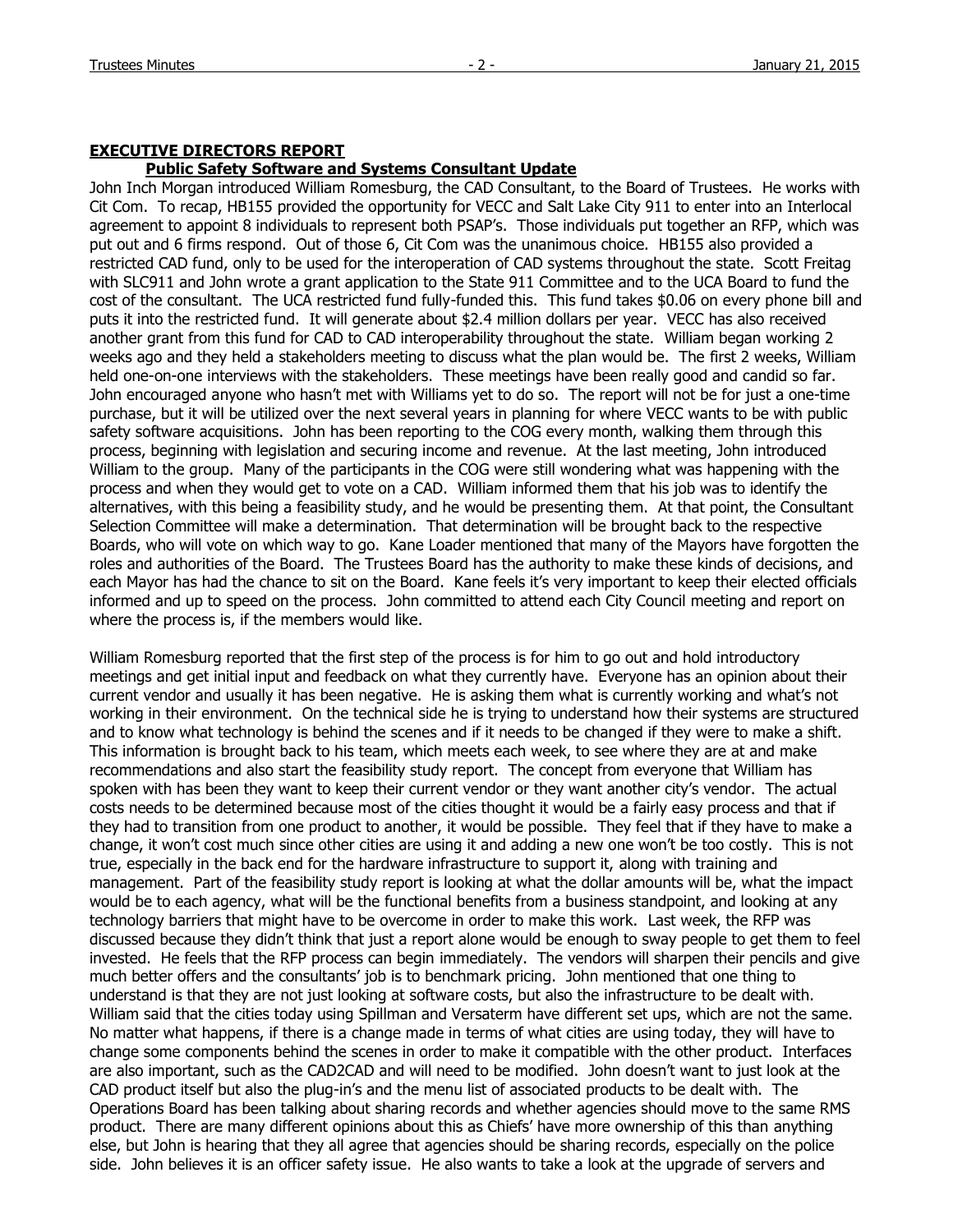opportunities available to join together and have collective savings. He would like to look at retiring the bond on the VECC building, and look at what the services could be provided to the agencies without any increased assessments. On the Fire service, John doesn't know if it is as important to share records between departments, but he would like a discussion on this as well. Chief Jensen doesn't feel it's as big of an issue as it is with the CAD system. John would like to look at station alerting, and feels it should be something being done county-wide. John asked William what other plug-in's they should be aware of. William recommended a single map that everyone can benefit from. There are many interfaces which are point-to-point and consolidating them to a single place would be beneficial. The mobile client is always important in terms of what they use in the field. It isn't as important as the CAD or RMS because it tends to be very stable. Scott Carver commented that with a single RMS system, the savings on all the people in various agencies managing the data, now can be either saved or repurposed somewhere else. As far as AVL goes, Williams says that most who use it will use closest response or closest apparatus, and there are many ways to compensate for a unit out of its normal zone. On the law side, he doesn't know how many agencies are using AVL, but the majority are now.

William gave a small summary of his personal background. Gary Whatcott then asked what the process looked like from here. William's report to the committee will be the  $2<sup>nd</sup>$  week in March. Initially, after this information was assessed, they would immediately do an RFP, however, it's looking like it might be changed. Within the 60 days, the RFP may be issued so that information is coming back. An RFI was considered, but it was determined that the vendors are ready and because the RFP would have been issued so closely after the RFI, they may as well just do the RFP. By accelerating this, pricing information will be available that the committee can review and compare against the potential or available revenues. The RFP and decision was initially to be done by June, but John feels that it needs to be reassessed and could possibly happen sooner, having awarded a contract before July. Back in March, while reviewing the merger with UPD, John created an RFP, based upon RFP's that have been out there. William's group is reviewing those functionalities at this time. Both Fire, Law and Dispatch requirements were looked at and put into the RFP.

Scott Carver wanted to know who would be making the final decision, knowing that dispatchers, officers and Board members will have their own opinions. John commented that things were being looked at objectively. Chief Jensen asked if there were standards set so that everyone reads things the same and everyone is on the same page. William responded that the standard RFP has 4 chapters to it, including functional specs section, which has the line requirements. These have been hyper-refined because they need to be very closely aligned with what has been mentioned to keep it credible. One thing they do is limit the amount of information the vendors can provide on each question. There are 6 choices the vendors can give, which are existing today, being under development, configuration option, customization, major customization and no can do. There are also open-ended questions. Usually the RFP answers what the vendor can do but not how they can do it, in terms of functionality, which is why they recommend having line users involved. John also said that his RFP had enough qualifying questions to get to the functionality. Once the final two or three vendors are selected, they will be invited in for interviews. This will be the opportunity to discuss functionality and have them explain and demonstrate it. Kyle Kershaw commented that the CAD Consultant Committee would be making the final decision and would be withstanding the political headwind that comes from the decision. He wondered what the process would be on documenting the decision making or the recommendation from the committee. John sees the committee taking the information and reviewing it and trying to come up with a consensus. They will bring this information back to the respective Boards. John will bring it back to the Operations and Trustees Board and together, they will have a discussion. Johns vote on the committee will be based upon the direction he receives from the Trustees. William's group have a tight evaluation selection criteria they have written through the years, which is used by them and almost all the other vendors and consultants in the industry. John asked that if anyone has issues or information, please bring them to him.

## **Major Events and Statistics**

John put together a small video for the VECC dispatch group, which he played for the Center yesterday at the different briefing sessions. He wanted to play it for the Boards to let them know how dedicated their dispatchers are.

# **LEGISLATION UPDATE**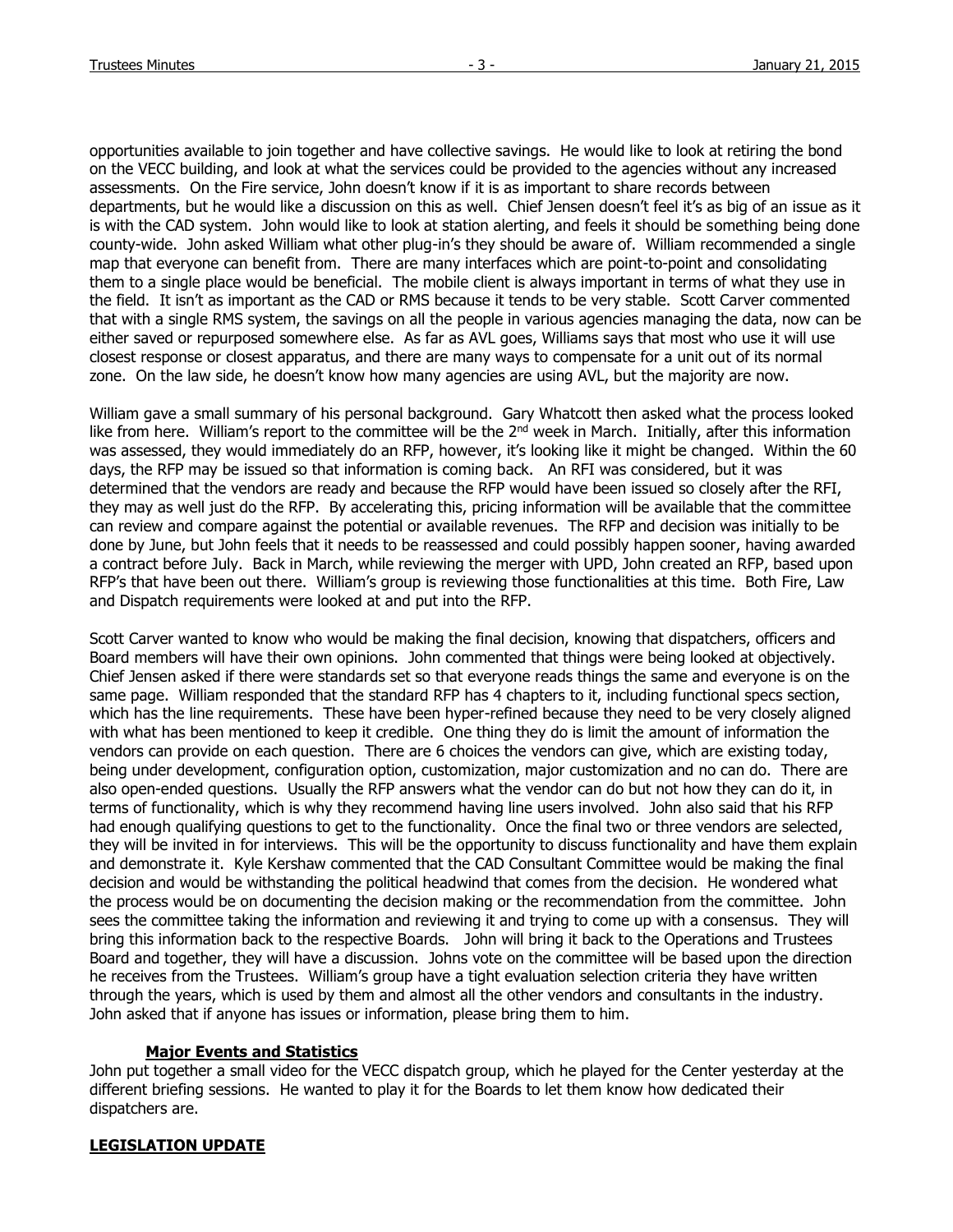John reported that yesterday, Wayne Harper held a meeting with a number of City Managers from Utah and Davis County. He would like to run a bill which deals with consolidation of PSAP's. It has been outlined so that there are no more than one or two primary PSAP's in any one County. He would also like to provide additional funding for 9-1-1 Centers who are engaged in consolidation. It affects VECC, not in a consolidation, as we are already working on this. But he is looking at some of the functional issues with getting on the same platform and SOP. Some of the City Managers at the meeting thinks it's a local issue, however, Wayne Harper believes that they are political subdivisions of the state and he wants to enable legislation that provides incentive to help consolidate in the transfer of data.

Dave Spatafore came to talk about a few bills which will be impacting 9-1-1 call centers. He introduced Keegan Rank with Captstone Strategies and he will be working with Dave during the current session. The first bill, which is part two of Rep. Brad Dee's bill, is looking at revenue streams to rebuild the public safety radio network. Part of this, because of the tie in to dispatch centers and PSAP's, he will try to set aside either \$12 million in this budget year of one-time money or \$6 million this year and \$6 million next year, of one-time money, to provide new consoles for each PSAP. Once the new radio system is funded, everyone will need new consoles. Right now there are 203 seats, which will cost approximately \$12-\$14 million. Scott Carver explained that this is the number one priority from the UCA Board as well. Dave further explained that over the last two years of study after HB 155, the UCA Board, working with the Government Communication's Task Force has pin-pointed a method to rebuild the entire public safety network state-wide. It has 5 components which include new consoles for each PSAP and approximately 50 new sites which will need to be built. One-time funding will be used for the consoles and the new sites. The Task Force asked for \$0.86 fee on each phone line to fund this. This fund will be a non-lapsing which will go under executive appropriations and each month during the year, as the sites are located, this fund will be utilized. The current radio fees of \$23.25 will be reduced to \$5.00, which will be a UCA Board decision. Chief Jensen mentioned the decision to go to phase 2 for the radio systems. He isn't aware if Senator Harper and Representative Dee understand that in Salt Lake County, there is one agency that has radios that are phase 2 compliant. He understands that the user fees will drop, however, a phase 2 compliant radio costs around \$4,500. Agencies will have to spend money to go to phase 2 when the FCC just released that they aren't mandating the 2017 compliance, but it's now open-ended. Chief Jensen feels they need to go back and revisit going to phase 2. When the 800 system came out, Steve Proctor sent out an email that gave a list of radios to purchase to go on the system. None of these radios are phase 2 compliant. Phase 2 is not needed. Agencies in rural areas will not be able to afford it. John asked Dave if he knows what the legislation dictates, whether its phase 1 or phase 2. Dave said the issue wasn't even raised at the meeting today and so he doesn't know if it is a factor, but it does need to be discussed before long. If the answer is that the users don't want phase 2, that's what will happen. What needs to be followed up on is whether the users want to maintain the current use of radios, as this is a decision the UCA Board can make, separate from the legislature.

Senator Harper's bill looks at what is the most efficient use of taxpayer's revenue in looking at dispatch centers. He sent out a questionnaire to PSAP's in Davis and Utah Counties, asking about how many calls they receive, and how many seats they have. They have been asked to respond by next week. The third bill Dave wanted to mention is by Rep. Craig Powell which moves dispatchers to the Public Safety Retirement System if they have the necessary certifications.

Steve Proctor came in to address Chief Jensen's question of phase 1 versus phase 2 of the radio system. Steve said that phase 2 offers 2-talk pass per channel. In theory, they can buy fewer radios for the mountain tops. Phase 1 is a stop gap, and phase 2 is the latest technology out there. Chief Jensen voiced his concern about not having the radios compatible with phase 2. Steve said some are already buying the phase 2 and just need to be flash upgraded. He said there will be plenty of time to migrate everyone over. Assuming the bill passes and they receive full funding, it will probably take at least a year to 18 months just to install the new consoles. There will also be a small version of the radio system purchased to test coverage, functionality, sound, and allow the users to test it to see what will happen. The radio infrastructure consists of 100 sites currently and in rebuilding these or reconstructing these, it will be a  $6 - 7$  year project. The current radio system needs to be changed out and updated. Steve Proctor can no longer get parts for repeaters, consoles and infrastructure from the manufacturers.